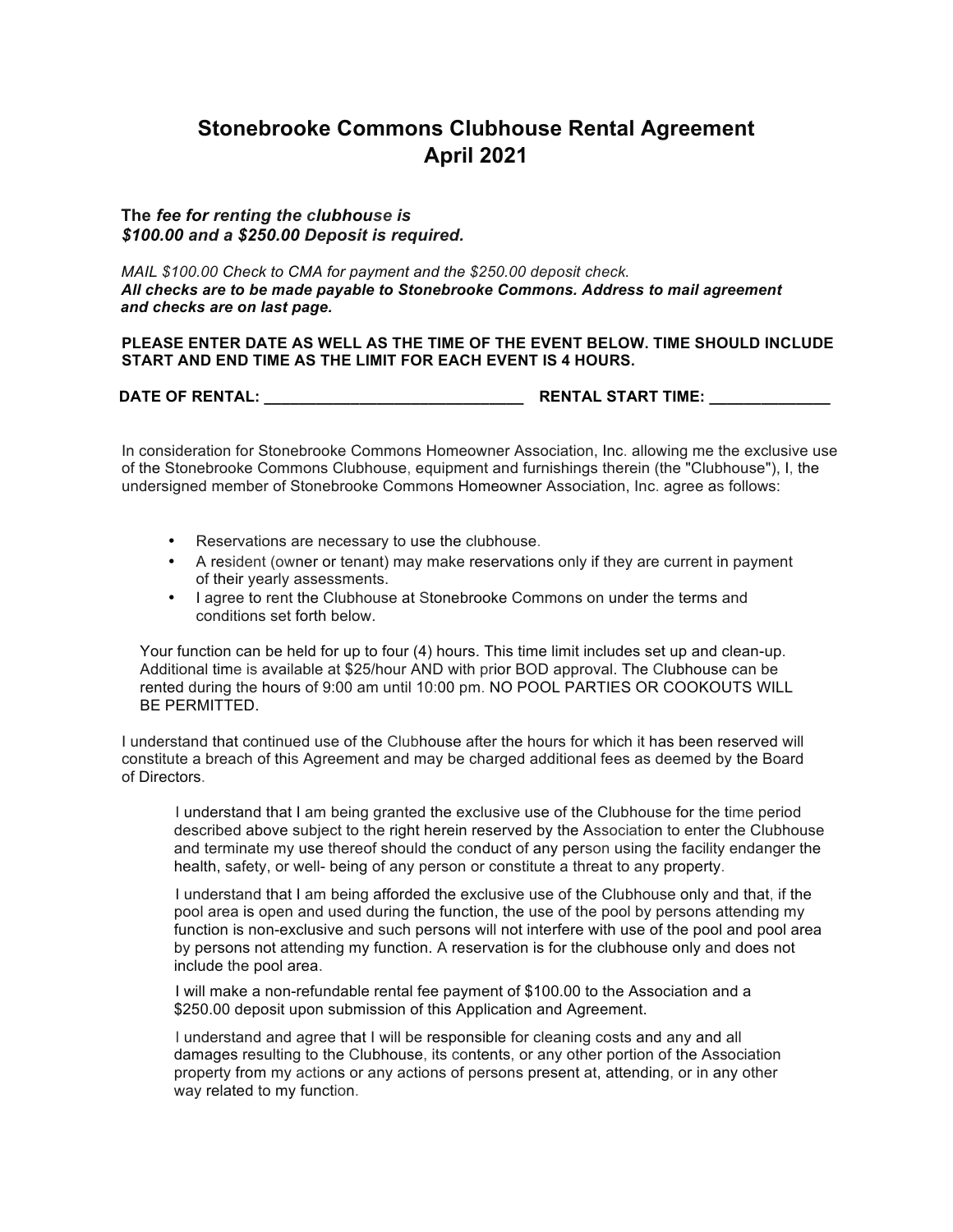I understand that any charges will be explained. I agree to pay the Association the full cost of all repairs within 1O days of receipt of a written explanation of the damages and a bill from the Association for such repairs.

I agree that all fees, and expenses incurred by the Association as a result of the use of the Clubhouse under this Agreement shall be considered an assessment and constitute a lien against my property and shall be fully collectible as provided for in the Association's Covenants and By-Laws.

I assume all responsibility, risks, liabilities, and hazards incidental to the activities applied for (including, but not limited to the serving of alcoholic beverages), and hereby release and forever discharge the Association, its officers, directors, employees, agents, and members, present, past, and future, from any and all claims, costs, causes of action, and liability for personal injury or death and damage to or destruction of property arising from my use of the Clubhouse and its furnishings. If alcoholic beverages will be served at, or brought to the function, then I understand and agree that I am responsible for ensuring that any consumption or serving of alcohol at the function is done strictly in accordance with Georgia law. Liability Waiver must be signed prior to any rental (attached).

I further acknowledge and agree that no alcoholic beverages will be sold, manufactured or made at the function.

I agree to indemnify and hold harmless the Association, its officers, directors, employees, agents, and members, present, past, and future, from any and all charges, claims, costs, causes of action, damages and liabilities (including but not limited to attorney's fees) for any and all injuries, to either person or property, suffered by me, my family members, employees, agents, servants, guests, invitees, any member of the Association or any other person which arise from or are in any way related to the function and/or the rental or use of the Clubhouse.

I assume all responsibility for the actions and behavior of all persons present at, attending, or in any other way related to my function and agree to be personally responsible for causing all such persons to comply with the Association's Covenants, By-Laws, and Rules and Regulations.

I acknowledge that violation of any provision of these Documents by any person present at, attending, or in any other way related to my function, may, in the sole discretion of the Association's Board of Directors, result in immediate termination of the function and forfeiture of my deposit.

I am a member of the Association with my Association Dues are paid in full, at least twenty-one years of age, and will be in attendance at my function.

I hereby agree and represent that the Clubhouse will be used for lawful purposes only, and that if any conduct at the function I am sponsoring violates federal, state or local laws or ordinances, my rights to use the Clubhouse under this Agreement shall terminate and the Association shall have the right to take possession of the Clubhouse and instruct my guests to leave the property.

The person making the reservation will ensure that noise levels will not disturb neighboring residents.

Before the party starts, I will be given a Key to access the clubhouse in addition, a Pre-Party Checklist will be reviewed and signed off-for existing damage *I* stains.

When the party is over:

- All trash is to be removed from the Clubhouse and properly disposed in the trash bin.
- Any equipment, furniture, decorations, food, etc. brought in for the party is to be removed.
- All drinks must be covered, and all spills must be cleaned following the rental
- Clubhouse furniture is to be returned to its original position
- The floor is to be vacuumed and the kitchen cleaned
- All doors are to be locked (including bathrooms)
- I will return the Key and Alarm Key Fob as well as review the Pre-Party Checklist for any new damage *I* stains.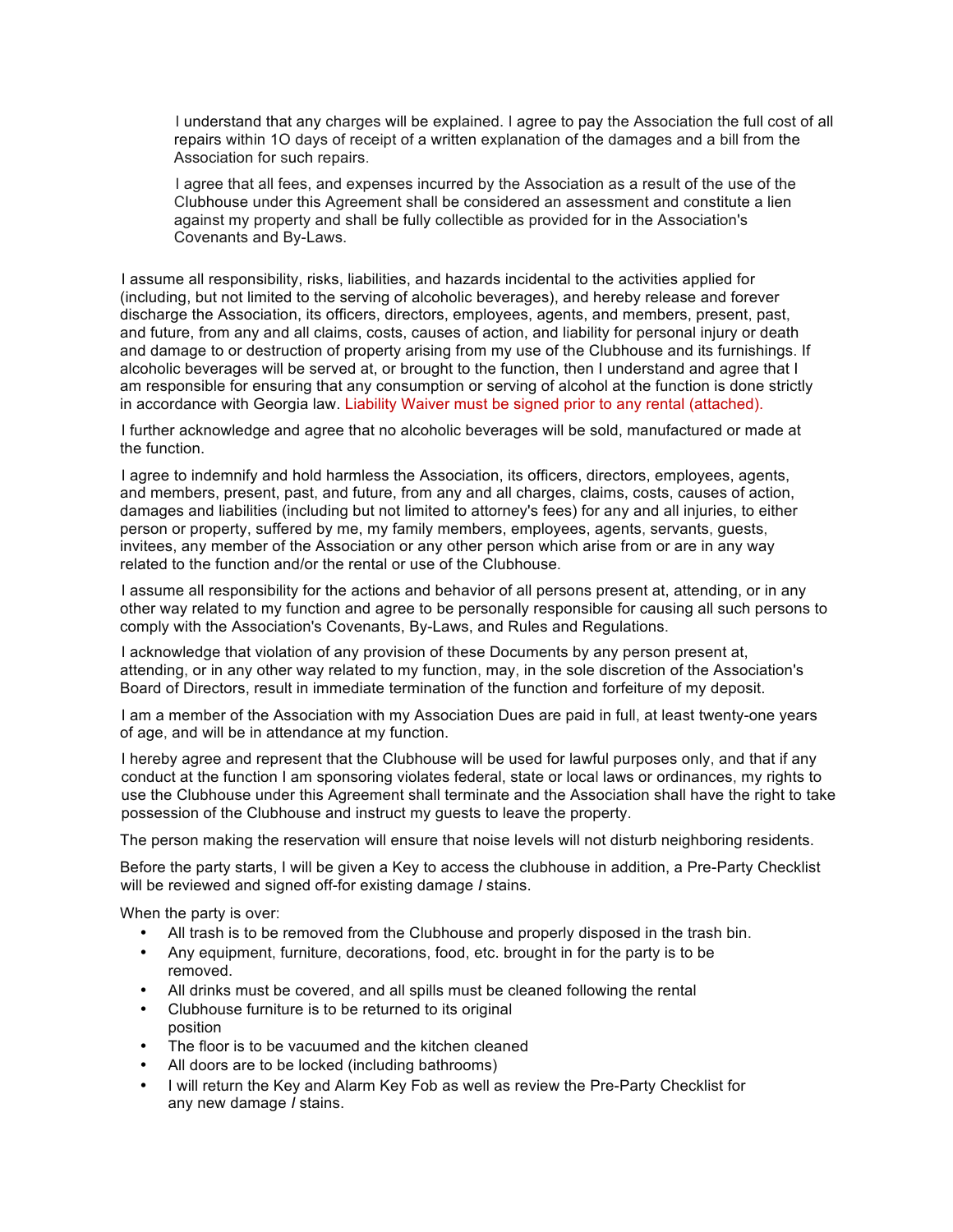If the Keys are lost or stolen, I will be responsible for the cost to replace them, which could be, but not limited to re-key of the clubhouse.

- The clubhouse may be rented on Holidays with the following exceptions:
	- The clubhouse may not be rented on New Year's Eve.
	- The Community may have a function on a specific holiday and therefore the clubhouse would not be available for rental on that specific holiday.
	- For Holiday rentals, I agree to be placed in a lottery for the specific holiday.
	- Before confirmation, a member of the board of directors must be willing and volunteer to coordinate on that holiday.
	- The board member may also change the time of the function before confirmation to work with their schedule.

## **AGREED:**

| Phone Number: |                                                                                                                                                                                                                                |
|---------------|--------------------------------------------------------------------------------------------------------------------------------------------------------------------------------------------------------------------------------|
|               | Date: the contract of the contract of the contract of the contract of the contract of the contract of the contract of the contract of the contract of the contract of the contract of the contract of the contract of the cont |

## **THIS FORM WITH YOUR RENTAL FEE CHECK MUST BE RETURNED TO:**

### **COMMUNITY MANAGEMENT ASSOCIATES ATTENTION: STONEBROOKE COMMONS PROPERTY MANAGER 1465 NORTHSIDE DRIVE SUITE 128 ATLANTA, GA 30318**

*Checks are to be made payable to Stonebrooke Commons Homeowner Association, Inc. In the*  "memo" portion of your check please make sure to indicate "Clubhouse Rental".

IF YOU HAVE QUESTIONS OR NEED ASSISTANCE PLEASE CONTACT COMMUNITY MANAGEMENT ASSOCIATES AT 404-835-9100 or Mshular@cmacommunities.com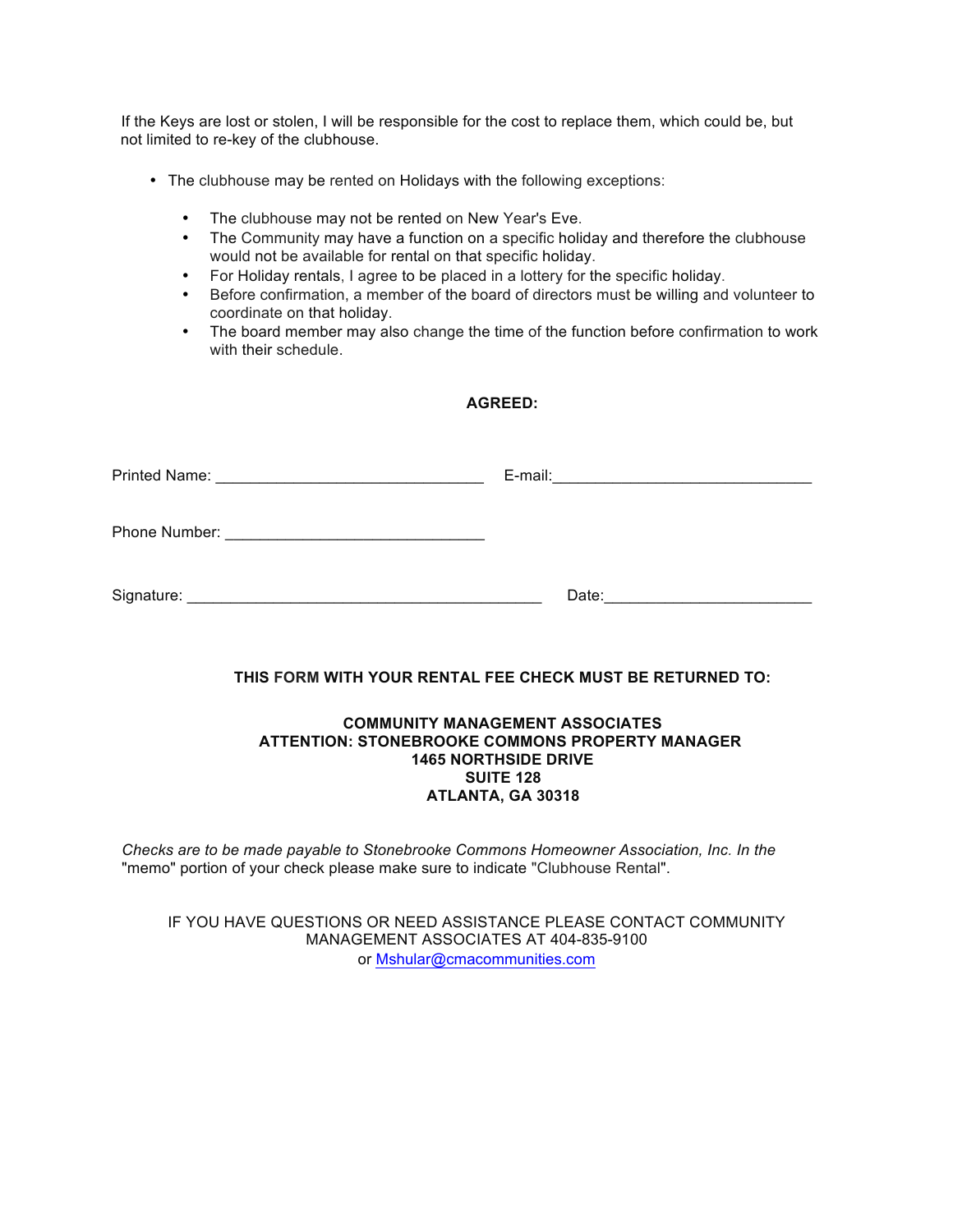# **RELEASE AGREEMENT AND ACKNOWLEDGEMENT For Clubhouse Rentals APRIL 2021**

This RELEASE AGREEMENT AND ACKNOWLEDGEMENT (the "Agreement"), is made and entered as

of the \_\_\_\_ day of \_\_\_\_\_\_\_\_\_\_\_\_, 2021 ("Effective Date"), by and between Stonebrooke Commons

Homeowners Association, Inc. (the "Association") and the following residents of the property located at

\_\_\_\_\_\_\_\_\_\_\_\_\_\_\_\_\_\_\_\_\_\_\_\_\_\_\_\_\_\_\_\_\_\_\_ \_\_\_\_\_\_\_\_\_\_\_\_\_\_\_\_\_\_\_\_\_\_\_\_\_\_\_\_\_\_\_\_\_\_\_

\_\_\_\_\_\_\_\_\_\_\_\_\_\_\_\_\_\_\_\_\_\_\_\_\_\_\_\_\_\_\_\_\_\_\_ \_\_\_\_\_\_\_\_\_\_\_\_\_\_\_\_\_\_\_\_\_\_\_\_\_\_\_\_\_\_\_\_\_\_\_

\_\_\_\_\_\_\_\_\_\_\_\_\_\_\_\_\_\_\_\_\_\_\_\_\_\_\_\_\_\_\_\_\_\_\_ \_\_\_\_\_\_\_\_\_\_\_\_\_\_\_\_\_\_\_\_\_\_\_\_\_\_\_\_\_\_\_\_\_\_\_

(the "Lot") (please print the names of all residents of the Lot):

(collectively the "Residents").

### Definitions

Any term not defined herein shall have the meaning ascribed to it in the Declaration of Covenants, Restrictions and Easements for Stonebrooke Commons, recorded in Deed Book 2937, Page 328, *et seq.*  of the Forsyth County, Georgia land records (the "Declaration"). Additionally, the following terms are defined for purposes of this Agreement:

- 1. "Gathering" shall mean more than twenty  $(25)$  persons physically present in a Single Location if, to be present, persons are required to stand or be seated within six (6) feet of any other person.
- 2. "Single Location" shall mean a space where all persons gathered cannot maintain at least six (6) feet of distance between themselves and any other person.
- 3. "Social Distancing" shall mean keeping space between yourself and other people outside of your home or place of residence. Persons practicing Social Distancing should stay at least six (6) feet from other people, avoid assembling in groups, avoid large crowded places, and avoid large crowds. The provision shall not apply to cohabitating persons, family units, or roommates residing together in private homes, whether inside or outside of their homes or place of residence.

### Additional Rules and Regulations

The following Rules and Regulations have been adopted by the Board of Directors of the Association pertaining to the use of the Common Areas, including the community pool and any other recreational facilities located on Common Areas. The following Rules and Regulations are in addition to any restrictions contained in the Declaration and Bylaws of the Association (the "Governing Documents"). Any conflict between the following Rules and Regulations and the terms of the Governing Documents, the following Rules and Regulations shall control. These Rules and Regulations shall remain in effect until further notice. The Residents agree to comply with the following Rules and Regulations and the terms of the Governing Documents, and agree to ensure all residents of the Owner's Lot comply with the following Rules and Regulations and the terms of the Governing Documents.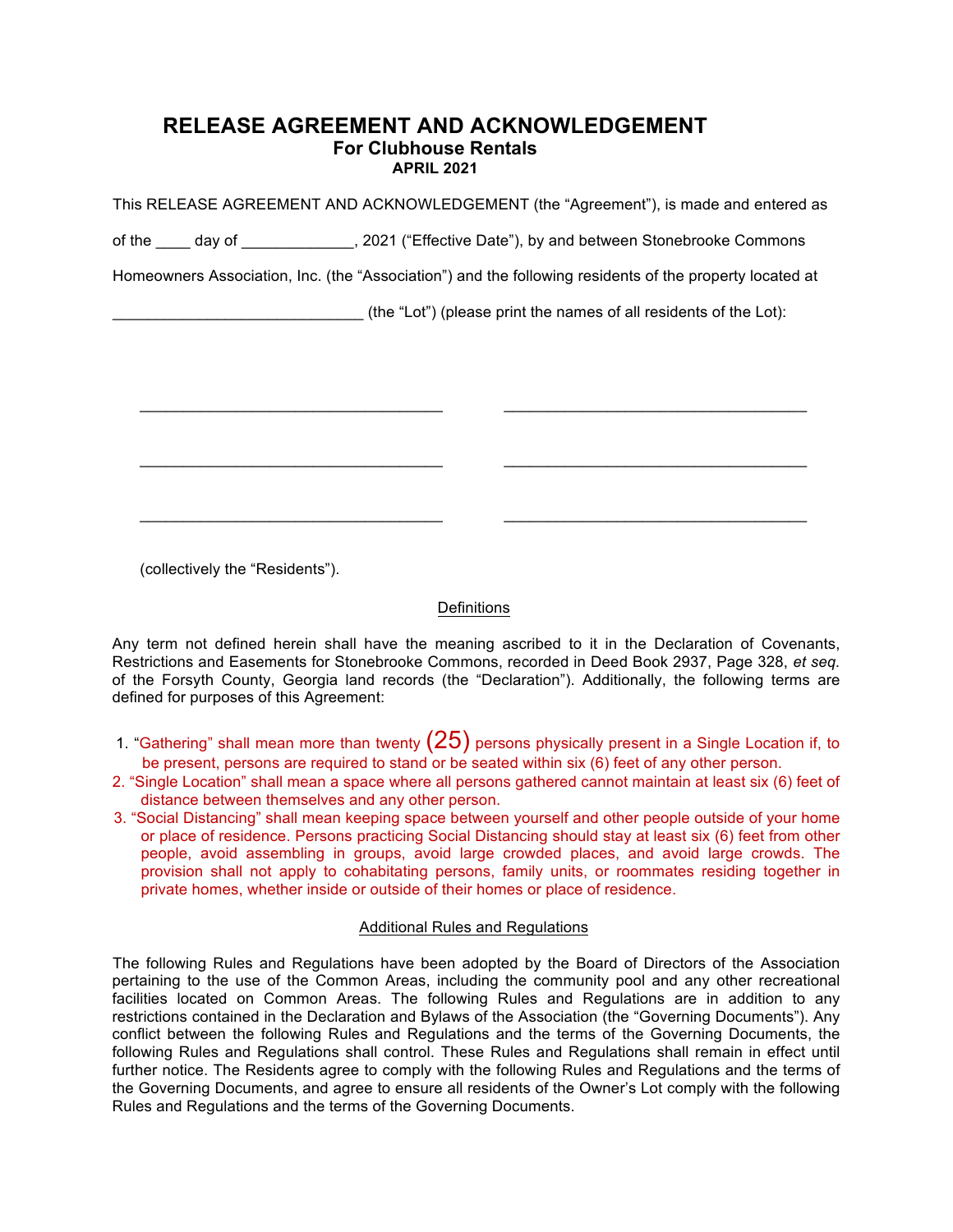- 1. Individuals who have a fever or other symptoms of COVID-19 shall not enter the Common Areas, including the recreational facilities located thereon. Symptoms of COVID-19 include, but are not limited to, a fever, cough, shortness of breath or difficulty breathing, chills, muscle pain, sore throat, or new loss of taste or smell.
- 2. All individuals utilizing the Common Areas shall promptly clean and disinfect all areas that such individual comes into contact with. Such individuals shall also, prior to leaving the Common Areas, clean and disinfect all areas that such individual came into contact with.
- 3. All individuals should limit touching of fencing, doors/gates, ladders, trash containers and other equipment and objects while utilizing the Common Areas. All individuals should use hand sanitizer and/or wash their hands after touching any of these items.
- 4. Restrooms located at or adjacent to the swimming pool will be open but will only be cleaned each day prior to opening and once during the day. All individuals should limit touching of the doors, plumbing fixtures and other object in the restrooms. Use of paper towels or disposable wipes is encouraged. All individuals should use hand sanitizer and/or wash hands after leaving the restrooms.
- 5. All individuals shall regularly wash their hands while at the Common Areas. 6. Gatherings are prohibited at the Common Areas. No person shall enter a Single Location if, by entering such Single Location, this rule will be violated.
- 7. Handshaking and unnecessary person-to-person contact is prohibited.
- 8. All persons shall practice Social Distancing of non-cohabitating persons while present on the Common Areas.
- 9. Only residents of a Lot are permitted on the Common Areas. There shall be no guests permitted at the Common Areas.
- 10. Moving furniture and equipment located at the Common Areas, including, but not limited to, pool furniture, is prohibited.
- 11. Floats, balls, toys, and other items are prohibited from use in the pool. Goggles and personal flotation devices are allowed. Items left at the pool area at the end of the day will be disposed of.
- 12. Violation of these Rules and Regulations shall be reported immediately to the Association.
- 13. **USE OF THE COMMON AREAS IS AT YOUR OWN RISK, INCLUDING THE RISK OF EXPOSURE TO CORONAVIRUS, SARS-COV-2, COVID-19, OR OTHER DISEASES AND ILLNESSES.**

Violation of these Rules and Regulations shall result in the fines and/or suspension of use privileges in accordance with the terms of the Governing Documents.

### Acknowledgement and Assumption of Risk

Residents/guests, on behalf of themselves and any minor child/children that accompany them to the Common Areas, acknowledge and agree that by entering, utilizing and occupying the Common Areas, they may come into contact with Coronavirus, SARS-CoV-2 and COVID-19, and persons who have contracted Coronavirus, SARS-CoV-2 and COVID-19. Residents further acknowledge and agree, on behalf of themselves and any minor child/children that accompany them to the Common Areas, that by entering, utilizing and occupying the Common Areas, they may contract

2

Coronavirus, SARS-CoV-2 and COVID-19, which is known to cause respiratory distress, pneumonia, shortness of breath, and death. Residents also acknowledge and agree, on behalf of themselves and any minor child/children that accompany them to the Common Areas, that the Association owes no duty to any person to prevent such person from contracting Coronavirus, SARS-CoV-2 and COVID-19, nor does the Association owe person any duty to prevent such person from coming into contact with other persons infected with Coronavirus, SARS-CoV-2 and COVID-19. By entering, utilizing and occupying the Common Areas, all persons do so at their own sole volition and risk having full knowledge of the risks inherent in entering, utilizing and occupying the Common Areas during the COVID-19 pandemic.